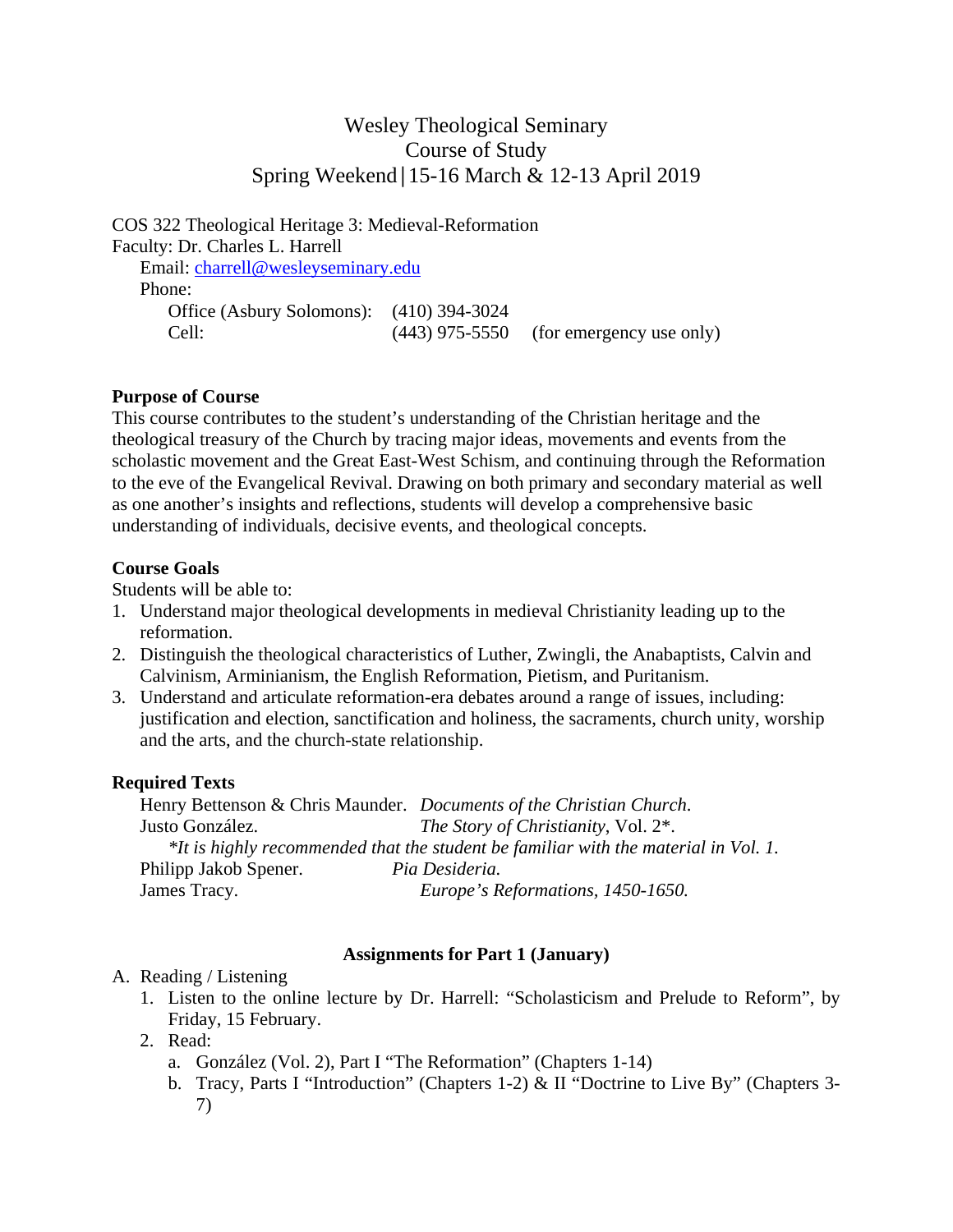- c. Bettenson & Maunder: from Part II, Section I, Reading II "The Breach Between East and West, 1054" (p. 101), through Part II, Section VIII "The Reformation on the Continent" (p. 231), *except* Section III "Monasticism and the Friars" and Section VII "The Church in England before the Reformation", Readings I-VIII (these last are optional)
- B. Posting: Every week from late February through mid-March, each student will make three postings.
	- 1. For four Fridays (see due dates below), each student will write one (1) original blog post to be shared via BlackBoard, in response to a question posted by the Instructor. In each post, the student will incorporate three elements:
		- a. an answer to the Instructor's question
		- b. a referencing of at least one document (primary text) or idea / learning point (secondary text) that was new or significant to the student, and which bears in some fashion on the Instructor's question

c. a new question that the student has, about which s/he would like to know more Original posts will be made by 8:00 a.m. on Fridays, 15 Feb, 22 Feb, 1 Mar, and 8 Mar. They are to be between 300-400 words in length.

- 2. Every week, each student will respond to two (2) other student's posts for that week. Each response will engage a point from another student's posts. They are to be approximately 200 words in length. They will be due by midnight on the following Mondays, 18 Feb, 25 Feb, 4 Mar, 11 Mar. This sharing is important to the learning process for everyone, so you will want to:
	- a. respond in a timely fashion,
	- b. be gracious, irenic and kind (even when passionate) in your responses.

**Students will be graded** *both* **on completing the correct number of their posts (three per week) with appropriate quality and engagement of the material,** *and* **on completing the correct number and quality of their responses to their classmates.**

# **Assignments for Part 2 (Due by First Day of April session)**

# A. Reading

- 1. Read by the beginning of class on campus:
	- a. González (Vol. 2), Part II "Orthodoxy, Rationalism, and Pietism" (Chapters 15-25)
	- b. Tracy, Parts III "Politics" (Chapters 8-11) & IV "Society and Community" (Chapters 12-15)
	- c. Bettenson & Maunder, from Part II, Section IX "the Reformation in England" (p. 232) through Part II, Section XI "The British Churches in the Seventeenth Century" (p. 330 middle)
	- d. Spener, *Pia Desideria*
- B. Writing
	- 1. Pick 2 persons, 2 ideas, and 2 events / documents / movements (a total of 6 items) from the following list, and prepare a brief paper (approximately 1 page in length) on each for submission by the *start* of class on 18 September. See also the "Tips for Academic Papers" in the Course Information section on BlackBoard.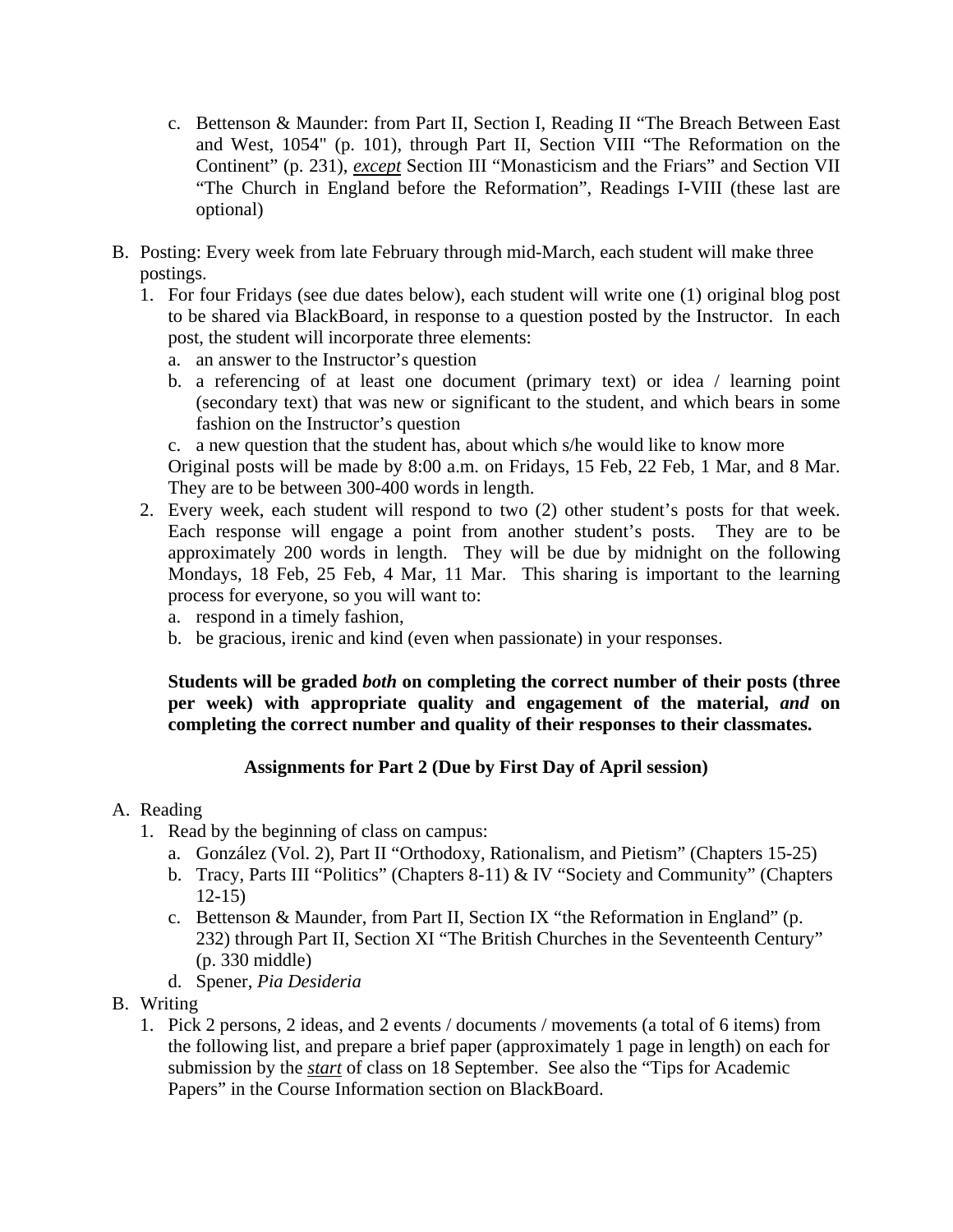Persons Jacob Arminius Martin Bucer Elizabeth II of England Desiderius Erasmus George & Margaret (Fell) Fox Phillip Melanchthon Michael Servetus Menno Simons Teresa of Ávila John Wycliffe

### Ideas

*ex opere operato* Justification by grace through faith Priesthood of All Believers Real Presence Religious Toleration Sacrament: Roman and Protestant *Sola scriptura Via media* Witches

Events / Documents / Movements Act of Supremacy Confession of Schleitheim Council of Trent Edwardian Homilies Inquisition Marburg Colloquy Maryland Toleration Act Peasants' Revolt **Puritans** Summa Theologiae Treaty of Westphalia Westminster Confession

#### **Attendance**

Attendance is mandatory at the on-campus weekends. Participation in the online discussions is also mandatory.

#### **Grading**

The instructor assumes that everyone in the class is capable of the work required to receive a "B"